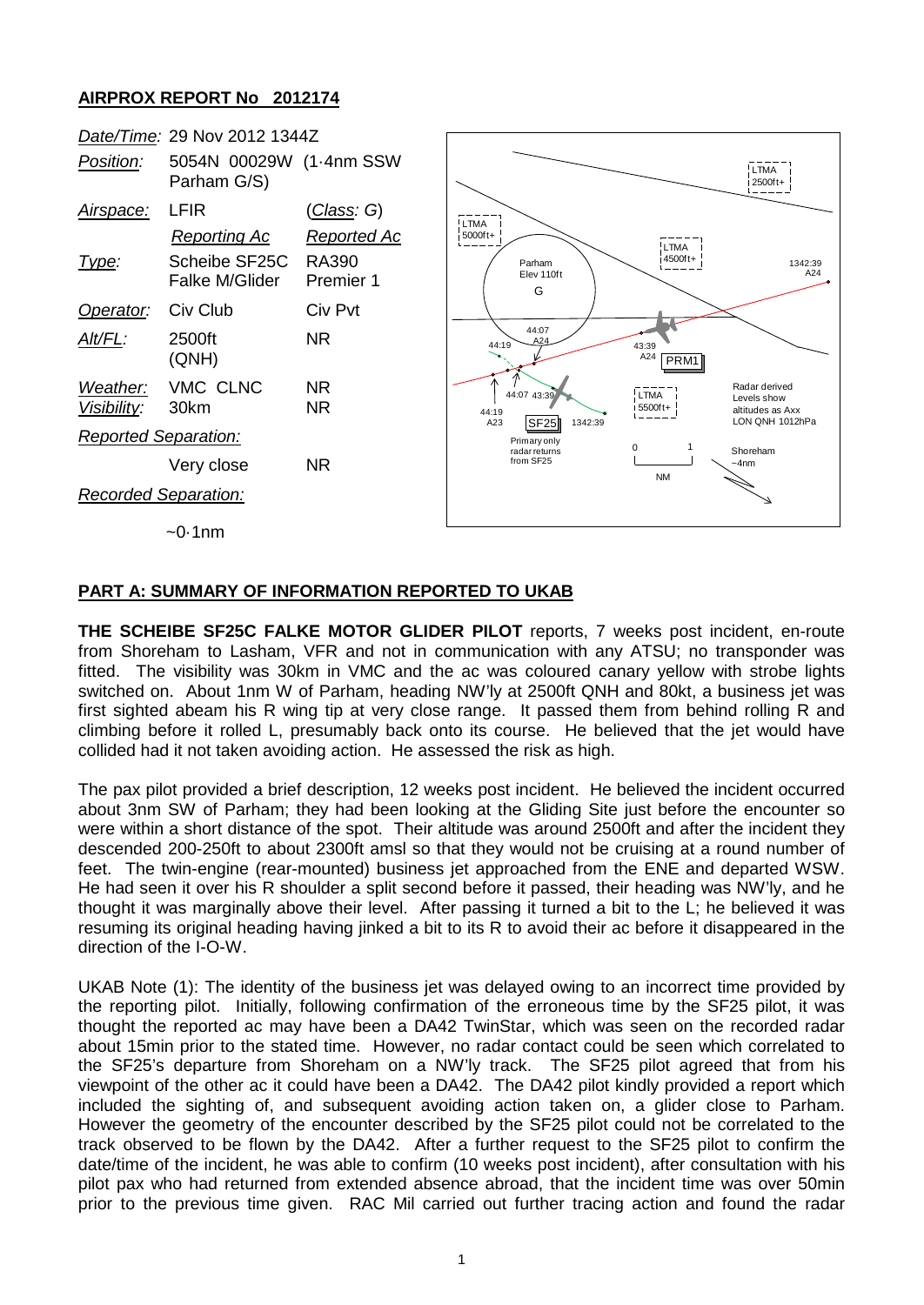recording for the revised time does capture the Airprox. The reported ac was identified as a RA390 Premier 1 business jet. Unfortunately the operator ceased trading 2 weeks post incident and it has not been possible to obtain a report from the crew.

UKAB Note (2): Shoreham METAR shows: - EGKA 291350Z 36012KT 9999 FEW020 06/02 Q1011=

**ATSI** reports an Airprox occurred 1·4nm SSW of Parham gliding site and was reported by the pilot of a Scheibe Falke motor glider (SF25).

The SF25 was on a VFR flight from Shoreham to Lasham and was not in contact with an ATSU.

The reported ac was a Raytheon RA390 Premier 1 (PRM1), which had departed from Manston and was in contact with Farnborough LARS. The fps from Farnborough seems to indicate that the PRM1 was in receipt of a TS but due to the time elapsed between the incident and the confirmation of the Airprox time and date (78 days) it was not possible to obtain RT recordings.

CAA ATSI had access to written reports from the pilot of the SF25 and area radar recordings.

There is no report available from the pilot of the PRM1. As there are no recordings available from Farnborough it cannot be established if TI was passed to the PRM1 flight on the SF25.

[UKAB Note (1): The area radar recording at 1342:39 shows a primary return 2·5nm SSE of Parham tracking NW, which is believed to be the SF25. The PRM1 is seen 5nm E of Parham tracking WSW squawking 5020 (Farnborough LARS) at altitude 2400ft (QNH 1012hPa). The ac close on a line of constant bearing and by 1343:39 the SF25 is in the PRM1's 1130 position range 1·6nm. The SF25 exhibits track jitter as the ac close, and by 1344:07 the SF25 is just L of the PRM1's 12 o'clock range 0·3nm. The CPA occurs between the next 2 radar sweeps at 1344:11 and 1344:15, the SF25 crosses ahead of the PRM1 from L to R but its primary returns are unreliable owing to jitter. It is seen to steady in the PRM1's 4 o'clock on the radar sweep at 1344:19 at range 0·3nm; taking the SF25's speed prior to and post jitter it is estimated the separation is about 0.1nm at the CPA. Subsequently the ac diverge, the PRM1's Mode C shows a descent of 100ft at 1344:19 to altitude 2300ft, which is maintained for 8sec before readjusting to 2400ft.]

The Airprox occurred in Class G airspace where the principles of see and avoid apply. It is unclear if the PRM1 flight received TI on the primary return believed to be the SF25 but ultimately the pilots of both ac were responsible for their own collision avoidance.

An Airprox was reported by the pilot of the SF25 when it came into proximity with a PRM1.

## **PART B: SUMMARY OF THE BOARD'S DISCUSSIONS**

Information available included reports from the SF25C pilot, radar video recordings and reports from the appropriate ATC authorities.

Without the benefit of a report from the Premier 1 crew or a full ATC investigation, Members had only limited information on which to assess the incident. As this had occurred in Class G airspace both crews were responsible for maintaining their separation from other traffic through see and avoid. The Premier 1 had approached the SF25 from its R rear quarter and was only spotted by both pilots on board the SF25 in their R 3-4 o'clock position shortly before it passed very close behind. The SF25 was there to be seen for some time as it was crossing through the PRM 1's projected flightpath but without knowing whether the PRM 1 crew had seen the SF25, Members could only categorise this incident as a conflict.

Looking at the risk element, the Board was unsure whether there was enough information to make an assessment. From the SF25 cockpit's viewpoint, it appeared that the PRM 1 crew may have taken late avoiding action on their ac as it was perceived to have manoeuvred as it passed. The